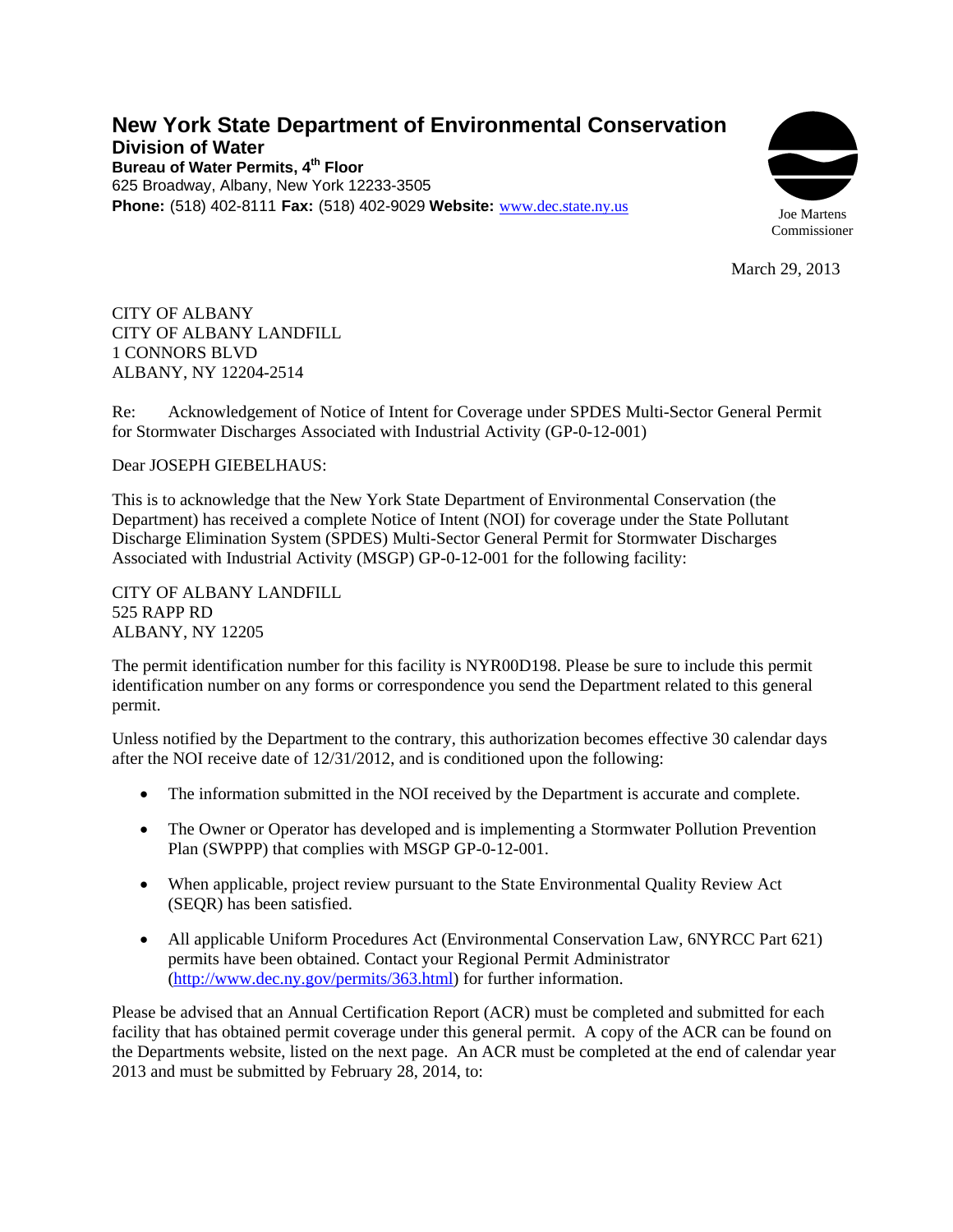MSGP Permit Coordinator NYSDEC, Division of Water Bureau of Water Permits 625 Broadway Albany, New York 12233-3505

An ACR must be completed and submitted for each calendar year, thereafter, by February  $28^{\text{th}}$ .

In addition to the above, if your facility has stormwater discharges that are subject to benchmark or compliance monitoring (based upon information submitted in your NOI), then you are required to submit your sampling results on Discharge Monitoring Report (DMR) forms. These forms must be completed and submitted along with your Annual Certification Report as indicated above. DMRs will be sent to your facility in 2013. Only results submitted on DMRs provided by the Department will be accepted. The Owner or Operator is responsible for making sure they understand all monitoring requirements and have the appropriate forms. If you do not receive the correct DMRs, please contact the Department.

If the result of one or more parameters for which analysis of benchmark or compliance monitoring was required exceeds the applicable benchmark cut-off concentration or effluent limitation, the facility must implement corrective actions to address the exceedance. Corrective actions include identifying the cause of the exceedance, implementing BMPs to address the cause of the exceedance, revisions to the facility's SWPPP to prevent the exceedance from reoccurring, and collecting an additional sample to determine the effectiveness of the corrective action. The facility must collect the additional sample at the outfall where the exceedance occurred during the first six months of the following calendar year and complete analysis for the pollutant(s) that exceeded the benchmark cut-off concentration or effluent limitation. Results of the analysis must be reported on a Corrective Action Form by July 31<sup>st</sup> of the calendar year which the sample was collected. A copy of the Corrective Action Form can be found on the Department's website.

If there are changes to your existing general permit or if you no longer need this general permit you must submit a Notice of Modification (NOM) form to modify your general permit or a Notice of Termination (NOT) form to terminate your general permit as soon as possible. If you are selling the facility, it is your responsibility to submit a NOT terminating your coverage and you must notify the new owner, in writing, of the need to obtain the general permit for stormwater discharges.

The Department's website contains the following links related to the MSGP:

| <b>Stormwater Information Page</b> | http://www.dec.ny.gov/chemical/8468.html               |
|------------------------------------|--------------------------------------------------------|
| Multi-Sector General Permit Page   | http://www.dec.ny.gov/chemical/9009.html               |
| The MSGP Toolbox                   | http://www.dec.ny.gov/chemical/62803.html              |
| Notice of Intent Form              | http://www.dec.ny.gov/docs/water_pdf/gpnoi.pdf         |
| Notice of Termination Form         | http://www.dec.ny.gov/docs/water_pdf/msgp012001not.pdf |
| Notice of Modification Form        | Coming Soon!                                           |
| <b>Annual Certification Form</b>   | http://www.dec.ny.gov/chemical/9009.html               |
| Corrective Action Form             | Coming Soon!                                           |